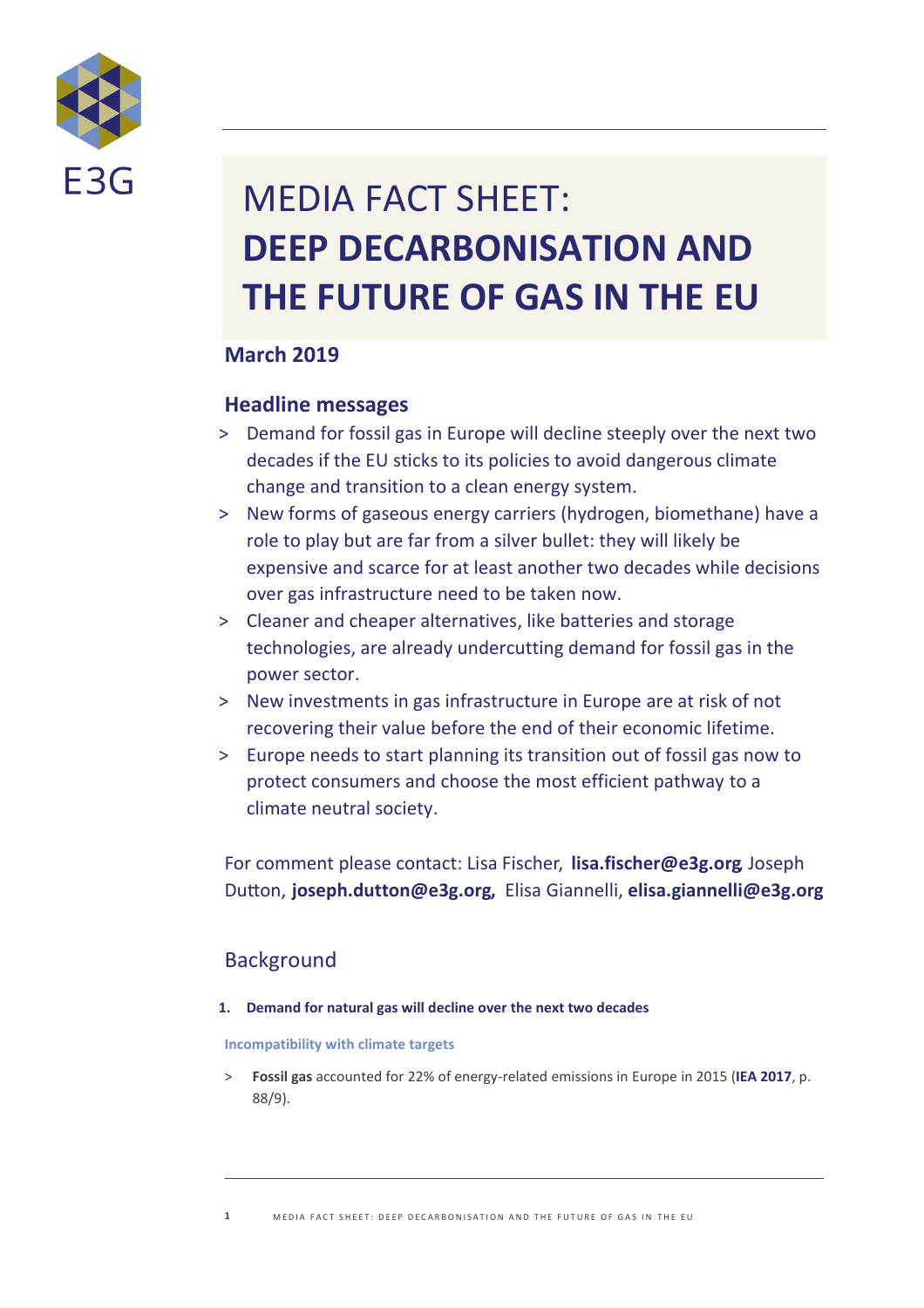

- > New gas-fired power plants are already **above the emissions intensity of average electricity generation** in Europe – a combined cycle gas turbine at around **[345 g](https://www.iea.org/newsroom/news/2016/september/the-long-road-from-paris-the-co2-impact-of-new-power-generation.html)  [CO2e/kwh](https://www.iea.org/newsroom/news/2016/september/the-long-road-from-paris-the-co2-impact-of-new-power-generation.html)** and the EU's average emissions intensity for electricity **at [296 gCO2/kwh](https://www.eea.europa.eu/data-and-maps/indicators/overview-of-the-electricity-production-2/assessment-4)** (2016).
- > Natural gas not only emits CO2, but also leads to methane leaks during exploration, production and transmission. Methane is one of the most potent greenhouse gases with strong short-term effects. A relatively small leakage rate of 3% across the whole of the supply chain can make natural gas **[as damaging as coal](https://www.iea.org/newsroom/news/2017/october/commentary-the-environmental-case-for-natural-gas.html)** in terms of climate. While the industry reports indicative values below that it admits that currently there is **[significant](https://www.gie.eu/index.php/gie-publications/position-papers/27082-gie-position-paper-on-methane-emissions/file)  [uncertainty](https://www.gie.eu/index.php/gie-publications/position-papers/27082-gie-position-paper-on-methane-emissions/file)** over methane emission of gas consumed in Europe. Reducing methane emissions is theoretically possible at low cost. Practically, with many sources outside Europe and **[several hundred thousand of pipeline kilometres](https://www.unece.org/fileadmin/DAM/env/teia/water/pipeline/end_ve_papadakis.pdf)**, implementation, monitoring and enforcement will be difficult.
- > According to the modelling underpinning the EU Commission's proposal for "**[A Clean](https://ec.europa.eu/clima/sites/clima/files/docs/pages/com_2018_733_en.pdf)  Planet for all - [A European strategic long-term vision for a prosperous, modern,](https://ec.europa.eu/clima/sites/clima/files/docs/pages/com_2018_733_en.pdf)  [competitive and climate neutral economy](https://ec.europa.eu/clima/sites/clima/files/docs/pages/com_2018_733_en.pdf)**" (non-binding), gas consumption **[will stall or](https://emea01.safelinks.protection.outlook.com/?url=https%3A%2F%2Fwww.e3g.org%2Flibrary%2Fmanaging-uncertainty-gas-in-the-eus-vision-for-a-climate-neutral-europe&data=02%7C01%7CJulian.Popov%40europeanclimate.org%7C769165bedca04217487008d6a15ddb53%7Ca23ec020e96348748d152e2a34e0288d%7C1%7C0%7C636873821834430002&sdata=ElApQ5rYk3Fw79eozf%2FfYVAEsAMgE%2FGW2OHUniTJHq8%3D&reserved=0)  [significantly reduce](https://emea01.safelinks.protection.outlook.com/?url=https%3A%2F%2Fwww.e3g.org%2Flibrary%2Fmanaging-uncertainty-gas-in-the-eus-vision-for-a-climate-neutral-europe&data=02%7C01%7CJulian.Popov%40europeanclimate.org%7C769165bedca04217487008d6a15ddb53%7Ca23ec020e96348748d152e2a34e0288d%7C1%7C0%7C636873821834430002&sdata=ElApQ5rYk3Fw79eozf%2FfYVAEsAMgE%2FGW2OHUniTJHq8%3D&reserved=0)** across *all* pathways modelled. In those scenarios that are aligned with the Paris Agreement, the share of natural gas in energy consumption would decrease slightly to 2030 and to a fraction (3-4%) of today's consumption in 2050.



Source: E3G using Commission data from "A Clean Planet for All (2018)" and IEA data from IEA ETP (2017).

#### **2. New forms of gaseous energy carriers (biogas, hydrogen) are not a silver bullet.**

- > New forms of gaseous energy carriers are technically available, including hydrogen from electrolysis using electricity (grid or dedicated renewable electricity) and water, through conversion from natural gas, or biomethane from renewable or non-renewable organic sources.
- > Not all options are **[compatible with deep decarbonisation.](https://www.e3g.org/library/renewable-and-decarbonised-gas-options-for-a-zero-emissions-society)** Some are based on fossil gas meaning they would require investments in methane abatement and carbon capture, others could, if badly managed, lead to rising demand for unsustainably produced organic products.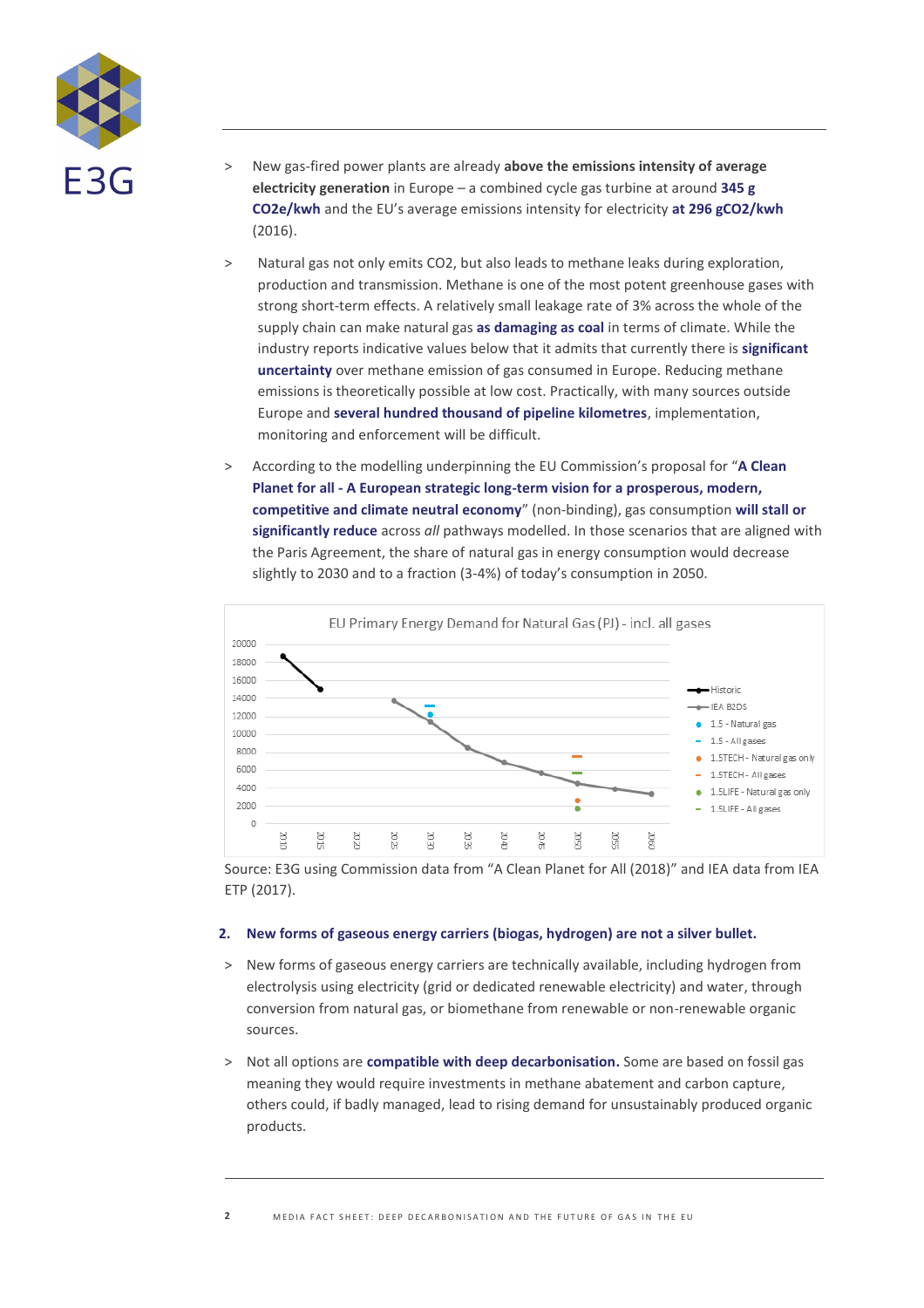

- > The potential for domestic supply is very limited, with a maximum a quarter of today's consumption (**[ICCT](https://www.theicct.org/publications/role-renewable-methane-eu)**, **[Gas4Climate](https://gasforclimate2050.eu/files/files/Ecofys_Gas_for_Climate_Report_Study_March18.pdf)**). Foreign supply would also need to be developed and import into the EU would require a global guarantees of origin system alongside a steep acceleration of renewables deployment.
- > The use of new forms of gas would require the retrofitting of existing gas infrastructure, in order for old pipelines to be able to handle hydrogen, and to adapt to the more decentralised nature of demand and supply (**[E3G](https://www.e3g.org/library/renewable-and-decarbonised-gas-options-for-a-zero-emissions-society)**). UK estimates have shown that unless the existing work force is expanded substantially, a hydrogen conversion of household appliances could take **[up to 16 years](https://s3-eu-central-1.amazonaws.com/centaur-wp/theengineer/prod/content/uploads/2019/02/07140939/TE_010219.pdf?cmpid=tenews_7403840&utm_medium=email&utm_source=newsletter&utm_campaign=tenews&adg=CD769CF5-D17B-435B-837C-BDCCA2A98E74)**.
- > Economics and timing: Currently all these solutions are more expensive than natural gas and will be so for the foreseeable future. They will need to come down in **[cost rapidly](https://energypost.eu/decarbonising-gas-tips-for-policymakers/)** in order to replace natural gas any time soon or to provide cost competitive alternatives to electricity or demand side response investments. Careful use is needed given scarcity and costs, priority should be high-value applications where it does not compete with efficiency and electrification.

#### **3. Cleaner and cheaper alternatives are becoming available**

- > *Power generation (*Current share ca 30% of all gas consumption in Europe Eurostat 2018): **[IRENA](https://cms.irena.org/publications/2018/Jan/Renewable-power-generation-costs-in-2017)** estimates that all renewable technologies will be cheaper than the cost range for fossil fuel generation before the end of this decade. Both **[GE](https://www.reuters.com/article/us-ge-power/how-general-electric-gambled-on-fossil-fuel-power-and-lost-idUSKCN1G60I3)** and **[Siemens](https://www.turbomachinerymag.com/fall-in-global-gas-turbine-demand-triggers-siemens-downsizing/)** have already seen falls in demand for their gas turbines as customers look elsewhere for electricity generation. In addition, **batteries**, energy efficiency, interconnection and demand side response are available alternatives. **[Battery](https://ec.europa.eu/jrc/en/science-update/lithium-ion-batteries-mobility-and-storage-applications)** costs are set to drastically fall in costs and a **[growing European smart meter market](https://www.engerati.com/article/europe%E2%80%99s-smart-meter-rollouts-%E2%80%93-new-report-takes-pulse)** could bring down the cost of managing demand. Estimates suggest that a combination of these measures could remove **[50% of gas need](https://www.energyunionchoices.eu/cleanersmartercheaper/)** in the electricity sector by 2030 compared to 2015. Even national plans to phase-out coal often mean little additional need for gas (for Germany, see **[Agora](https://www.agora-energiewende.de/fileadmin2/Projekte/2018/65_EE_und_Kohleausstieg/142_Stromsektor-2030_65-Prozent-EE-und-schrittweiser-Kohleausstieg_WEB.pdf)  [Energiewende](https://www.agora-energiewende.de/fileadmin2/Projekte/2018/65_EE_und_Kohleausstieg/142_Stromsektor-2030_65-Prozent-EE-und-schrittweiser-Kohleausstieg_WEB.pdf)**). The main challenge remains seasonal demand fluctuation.
- > *Transport*: Current share negligible, with **[Italy](https://europe.autonews.com/article/20180630/ANE/180619948/cng-car-sales-set-to-rise-on-tougher-emissions-rules)** by far the most significant market for CNG and LPG.
	- > Regarding passenger transport, electric vehicles are likely to be the **[cleaner but also the](https://www.transportenvironment.org/sites/te/files/publications/2018_10_TE_CNG_and_LNG_for_vehicles_and_ships_the_facts_EN.pdf)  [cheaper option](https://www.transportenvironment.org/sites/te/files/publications/2018_10_TE_CNG_and_LNG_for_vehicles_and_ships_the_facts_EN.pdf)**. The business case for fossil gas in transport depends almost entirely on (fuel) tax breaks, subsidies and public support for infrastructure.
	- > Some car manufacturers, e.g. **[Mercedes](https://europe.autonews.com/article/20180630/ANE/180619948/cng-car-sales-set-to-rise-on-tougher-emissions-rules)**, see a declining role of gas in passenger transport and a limited role for commercial vehicles.
	- > Regarding heavy duty transport, such as maritime and aviation, the benefits of switching to natural gas in climate terms are **[questioned](https://www.transportenvironment.org/sites/te/files/2018_06_LNG_marine_fuel_EU_UMAS_study.pdf)**. Meanwhile, regulation is slowly driving the efficiency of ships and electrification alternatives being **[developed](https://www.leonardo-energy.org/resources/1366/decarbonizing-the-shipping-industry-5a96706d17707)**.
- > *Residential heat* (Current share ca 26% of all gas consumption, Eurostat). Energy efficiency investments, large-scale district heat pumps or residential heat pumps are some of the alternatives likely to come forward **[sooner](https://www.theccc.org.uk/wp-content/uploads/2019/02/UK-housing-Fit-for-the-future-CCC-2019.pdf)** than the large-scale production of clean and the rollout of hydrogen compatible end use appliances.

**3** MEDIA FACT SHEET: DEEP DECARBONISATION AND THE FUTURE OF GAS IN THE EU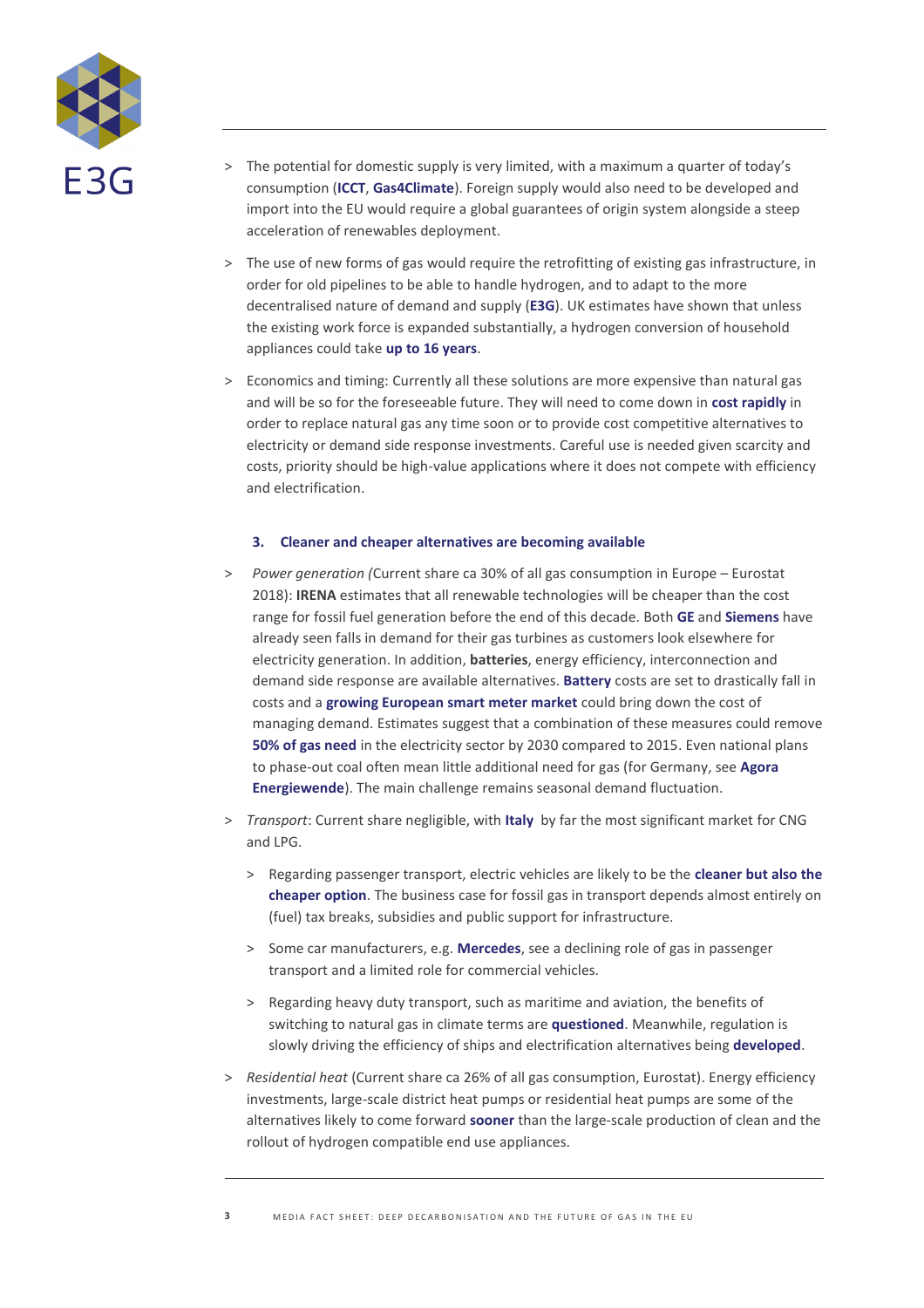

> *Industry* (Current share 29% of all gas consumption (Eurostat)). Demand-side opportunities alone could reduce more than half of the European emissions in industry. With about **[half](https://www.clingendaelenergy.com/inc/upload/files/CIEP_2017__03_web.pdf)  [of the industrial energy use](https://www.clingendaelenergy.com/inc/upload/files/CIEP_2017__03_web.pdf)** for low grade heat, electrification should be possible. The European **[energy-intensive](https://www.ies.be/files/Industrial_Value_Chain_25sept_0.pdf)** industry sees significant potential in reducing raw material use through electrification, circular economy and efficiency. In addition, the provision of electrolysis hydrogen and ammonia could support decarbonisation.

### **4. New investments in gas infrastructure in Europe are at risk of not recovering their value before the end of their economic lifetime.**

- > New gas infrastructure could lose its economic and possibly even its financial value ahead of time ("stranded asset") as lifetimes are often **[over 60 years](https://www.e3g.org/library/infrastructure-for-a-changing-energy-system-the-next-generation-of-policies)** and a sharp decline in demand is expected over the next 10-20 years. The emergence of new gaseous energy carriers is unlikely to change this as volumes are likely to be lower and shape and requirements of the network differently (see above).
- > The Commission is clear that current network constraints will be **[taken care of in the](https://ec.europa.eu/energy/sites/ener/files/documents/communication_on_infrastructure_17.pdf) early [2020s](https://ec.europa.eu/energy/sites/ener/files/documents/communication_on_infrastructure_17.pdf)**. This has been corroborated by a recent report by **[Trinomics, which](http://trinomics.eu/project/ten-e-and-cef-in-line-with-cop21/)** concludes recent investments in gas import infrastructure adequately secure a diverse supply for member states. Ambitious renewables, efficiency and interconnection/market integration efforts mean **[energy security is no problem](https://www.e3g.org/library/more-security-lower-cost-a-smarter-approach-to-gas-infrastructure-in-europe)** in most of Europe under many supply-side shock scenarios.
- > A coal phase-out by 2030 by the EU's major coal users can be absorbed **[without building](https://www.energyunionchoices.eu/cleanersmartercheaper/Cleaner,%20Smarter,%20Cheaper_Web.pdf)  more gas network [infrastructure](https://www.energyunionchoices.eu/cleanersmartercheaper/Cleaner,%20Smarter,%20Cheaper_Web.pdf)** and limited additional plant capacity, provided adequate measures are put in place to deploy renewables and demand-side response to provide baseload generation and flexibility.

## **5. Europe needs to plan its gas transition now to avoid negative impacts on consumers and taxpayers. This needs both sectoral policies and a clear plan for how to deal with network infrastructure**

- > The changing nature of the gas networks bears two risks for costs to consumers:
	- > Electrification of households essentially means defection from the gas distribution grid. Few consumers could end up carrying the bill for an oversized network.
	- > Studies show that smart, energy efficient build out of the European energy system could lead to **higher [disposable income](https://europeanclimate.org/wp-content/uploads/2019/03/Towards-Fossil-Free-Energy-in-2050.pdf)** for households than pathways investing in decarbonising large parts of the gas network.
- > Putting into place incentives for non-fossil gaseous energy carriers at this stage might encourage unsustainable amounts of biomass to come forward (see **[legal case](https://www.bioenergy-news.com/display_news/14454/ngo_files_order_against_inclusion_of_biomass_in_redii/)** against current sustainability criteria) or gases that are not truly zero carbon.
- > The EU thus needs to
- (1) develop a detailed taxonomy that reflects the climate and infrastructure impacts of each of those gaseous energy carriers and specifically includes sustainability criteria for biogas

MEDIA FACT SHEET: DEEP DECARBONISATION AND THE FUTURE OF GAS IN THE EU